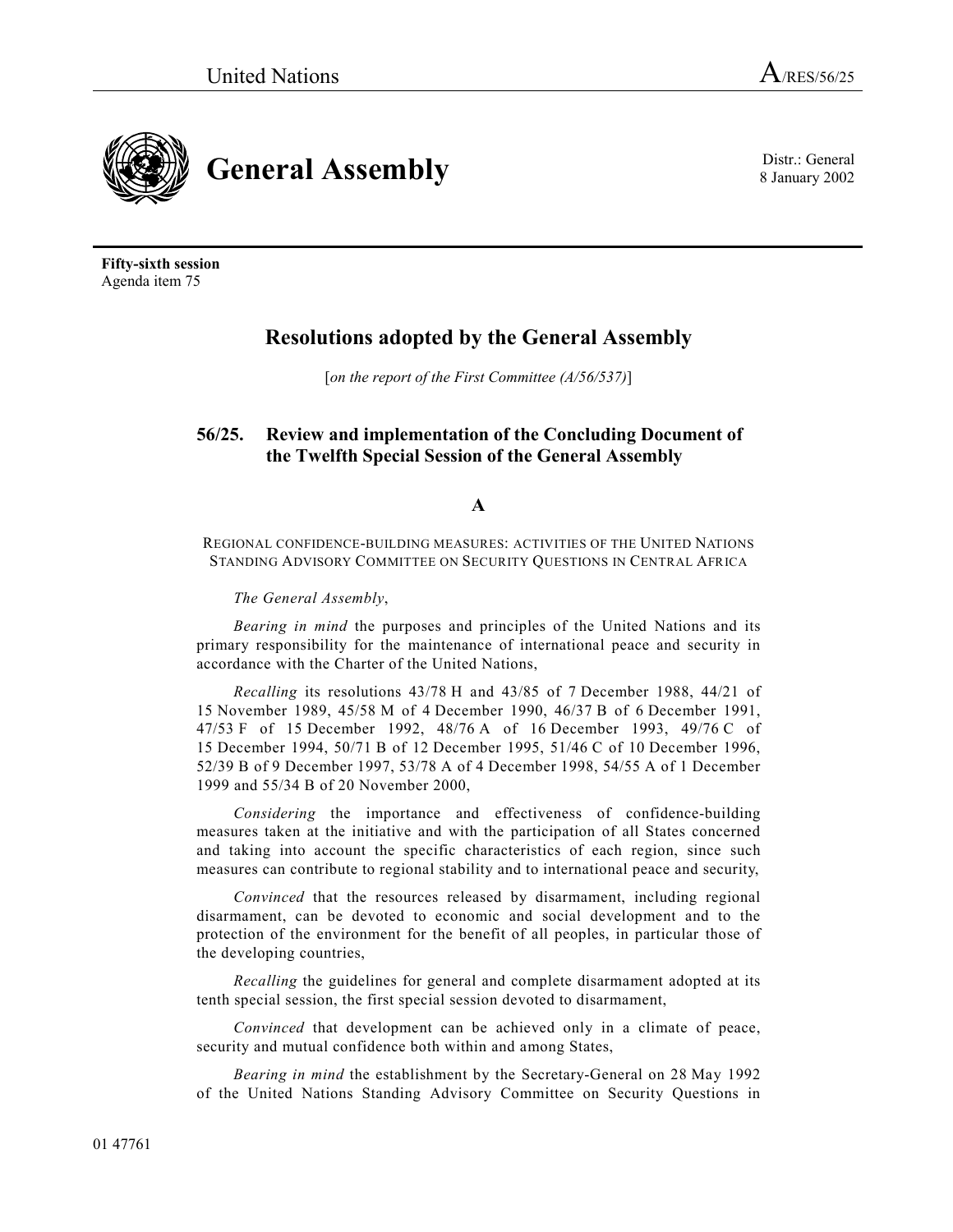Central Africa, the purpose of which is to encourage arms limitation, disarmament, non-proliferation and development in the subregion,

*Recalling* the Brazzaville Declaration on Cooperation for Peace and Security in Central Africa,<sup>1</sup> the Bata Declaration for the Promotion of Lasting Democracy, Peace and Development in Central Africa, $2$  and the Yaoundé Declaration on Peace, Security and Stability in Central Africa,<sup>3</sup>

*Bearing in mind* resolutions 1196 (1998) and 1197 (1998), adopted by the Security Council on 16 and 18 September 1998 respectively, following its consideration of the report of the Secretary-General on the causes of conflict and the promotion of durable peace and sustainable development in Africa,<sup>4</sup>

*Emphasizing* the need to strengthen the capacity for conflict prevention and peacekeeping in Africa,

*Recalling* the decision of the fourth ministerial meeting of the Standing Advisory Committee in favour of establishing, under the auspices of the United Nations High Commissioner for Human Rights, a subregional centre for human rights and democracy in Central Africa at Yaoundé,

1. *Takes note* of the report of the Secretary-General on regional confidencebuilding measures, which deals with the activities of the United Nations Standing Advisory Committee on Security Questions in Central Africa in the period since the adoption by the General Assembly of resolution  $55/34 B$ ;<sup>5</sup>

2. *Reaffirms its support* for efforts aimed at promoting confidence-building measures at regional and subregional levels in order to ease tensions and conflicts in Central Africa and to further peace, stability and sustainable development in the subregion;

3. *Also reaffirms its support* for the programme of work of the Standing Advisory Committee adopted at the organizational meeting of the Committee, held at Yaoundé from 27 to 31 July 1992;

4. *Notes with satisfaction* the progress made by the States members of the Standing Advisory Committee in implementing the programme of activities for the period  $2000-2001$ , in particular by:

(*a*) Holding the Subregional Conference on the Question of Refugees and Displaced Persons in Central Africa at Bujumbura from 14 to 16 August 2000;

(*b*) Holding the fourteenth ministerial meeting of the Standing Advisory Committee at Bujumbura on 17 and 18 August 2000;

(*c*) Holding the fifteenth ministerial meeting of the Standing Advisory Committee at Bujumbura from 16 to 20 April 2001;

(*d*) Holding the meeting of experts on the texts governing the Subregional Centre for Human Rights and Democracy in Central Africa at Libreville from 2 to 5 July 2001;

**\_\_\_\_\_\_\_\_\_\_\_\_\_\_\_** <sup>1</sup> A/50/474, annex I.

<sup>&</sup>lt;sup>2</sup> A/53/258-S/1998/763, annex II, appendix I.

<sup>&</sup>lt;sup>3</sup> A/53/868-S/1999/303, annex II.

<sup>4</sup> A/52/871-S/1998/318.

<sup>5</sup> A/56/285.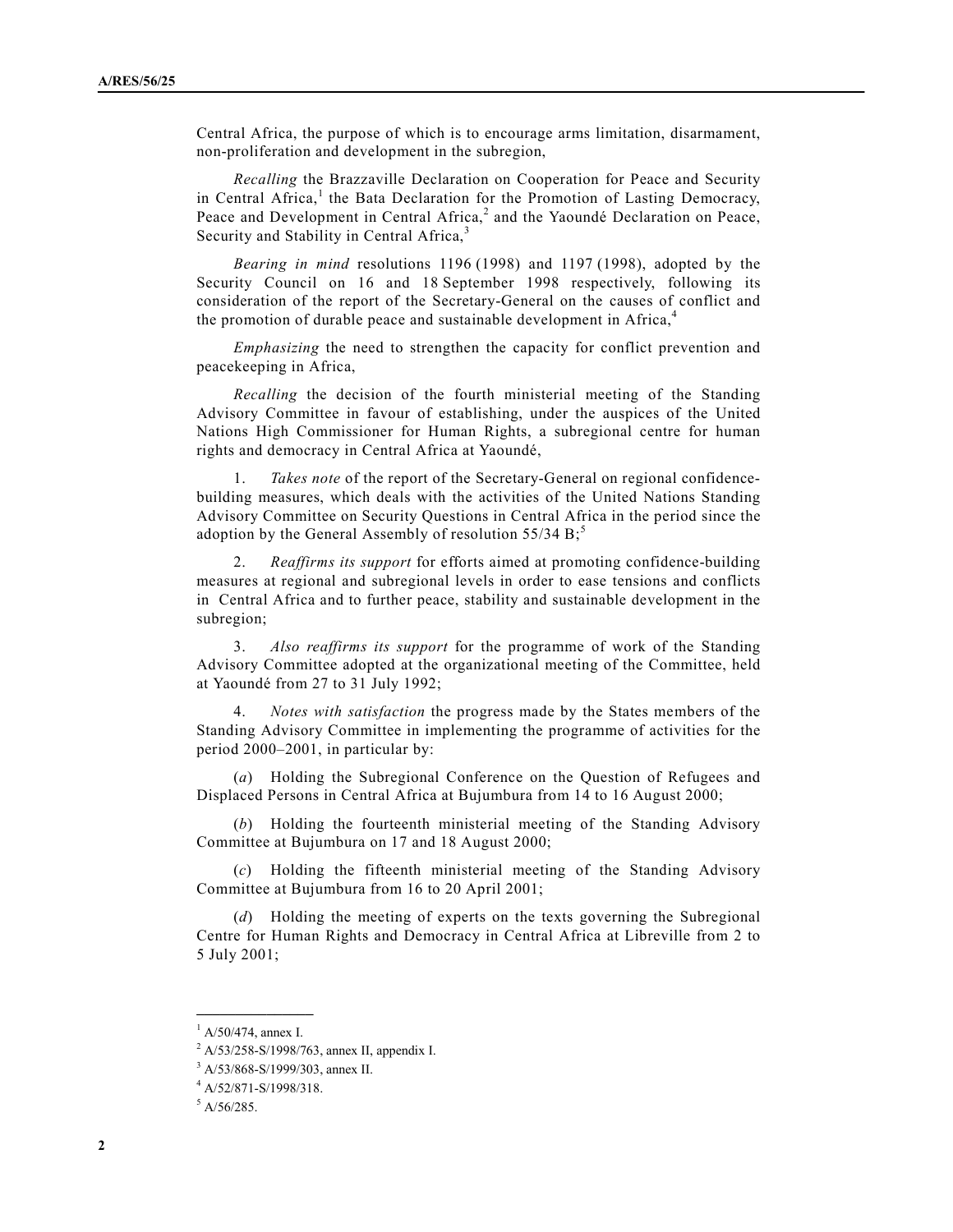(*e*) Holding the sixteenth ministerial meeting of the Standing Advisory Committee at Kinshasa from 13 to 17 August 2001;

5. *Emphasizes* the importance of providing the States members of the Standing Advisory Committee with the essential support they need to carry out the full programme of activities which they adopted at their ministerial meetings;

6. *Welcomes* the creation of a mechanism for the promotion, maintenance and consolidation of peace and security in Central Africa, to be known as the Council for Peace and Security in Central Africa, by the Conference of Heads of State and Government of the member countries of the Economic Community of Central African States, held at Yaoundé on 25 February 1999, and requests the Secretary-General to give his full support to the effective realization of that important mechanism;

7. *Emphasizes* the need to make the early-warning mechanism in Central Africa operational so that it will serve, on the one hand, as an instrument for analysing and monitoring political situations in the States members of the Standing Advisory Committee with a view to preventing the outbreak of future armed conflicts and, on the other hand, as a technical body through which the member States will carry out the programme of work of the Committee, adopted at its organizational meeting held at Yaoundé in 1992, and requests the Secretary-General to provide it with the assistance necessary for it to function properly;

8. *Requests* the Secretary-General, pursuant to Security Council resolution 1197 (1998), to provide the States members of the Standing Advisory Committee with the necessary support for the implementation and smooth functioning of the Council for Peace and Security in Central Africa and the early-warning mechanism;

9. *Also requests* the Secretary-General to support the establishment of a network of parliamentarians with a view to the creation of a subregional parliament in Central Africa;

10. R*equests* the Secretary-General and the United Nations High Commissioner for Refugees to continue to provide increased assistance to the countries of Central Africa for coping with the problems of refugees and displaced persons in their territories;

11. *Welcomes with satisfaction* the decision taken at the fourteenth ministerial meeting to organize a subregional conference on the protection of women and children in armed conflict, and requests the Secretary-General to lend all the necessary support for the holding of the conference;

12. *Thanks* the Secretary-General for having established the Trust Fund for the United Nations Standing Advisory Committee on Security Questions in Central Africa;

13. *Appeals* to Member States and to governmental and non-governmental organizations to make additional voluntary contributions to the Trust Fund for the implementation of the programme of work of the Standing Advisory Committee;

14. *Requests* the Secretary-General to continue to provide the States members of the Standing Advisory Committee with assistance to ensure that they are able to carry on their efforts;

15. *Also requests* the Secretary-General to submit to the General Assembly at its fifty-seventh session a report on the implementation of the present resolution;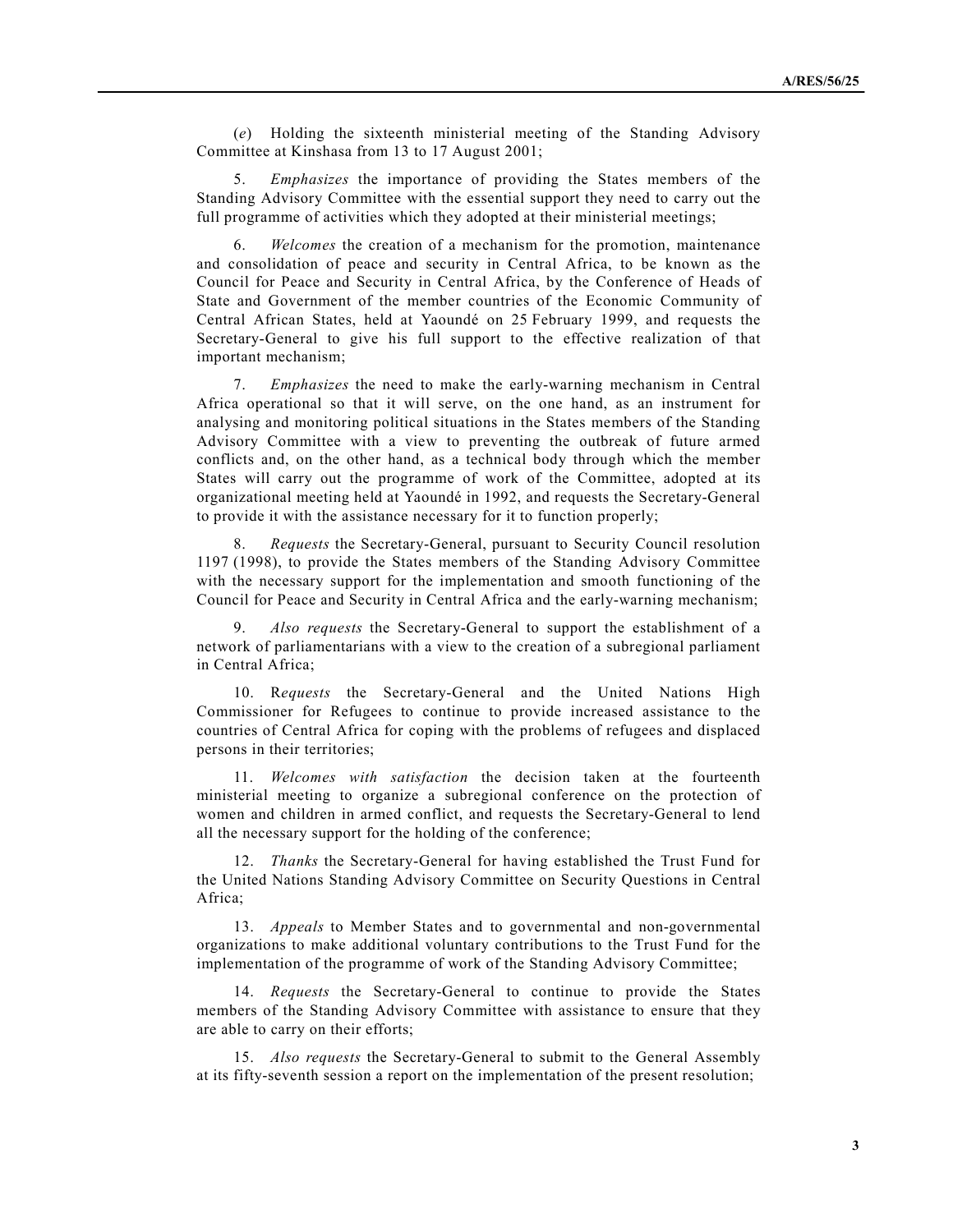16. *Decides* to include in the provisional agenda of its fifty-seventh session the item entitled "Regional confidence-building measures: activities of the United Nations Standing Advisory Committee on Security Questions in Central Africaî.

> *68th plenary meeting 29 November 2001*

**B**

CONVENTION ON THE PROHIBITION OF THE USE OF NUCLEAR WEAPONS

#### *The General Assembly,*

*Convinced* that the use of nuclear weapons poses the most serious threat to the survival of mankind,

*Bearing in mind* the advisory opinion of the International Court of Justice of 8 July 1996 on the *Legality of the Threat or Use of Nuclear Weapons,<sup>6</sup>*

*Convinced* that a multilateral, universal and binding agreement prohibiting the use or threat of use of nuclear weapons would contribute to the elimination of the nuclear threat and to the climate for negotiations leading to the ultimate elimination of nuclear weapons, thereby strengthening international peace and security,

*Conscious* that some steps taken by the Russian Federation and the United States of America towards a reduction of their nuclear weapons and the improvement in the international climate can contribute towards the goal of the complete elimination of nuclear weapons,

*Recalling* that, in paragraph 58 of the Final Document of the Tenth Special Session of the General Assembly,<sup>7</sup> it is stated that all States should actively participate in efforts to bring about conditions in international relations among States in which a code of peaceful conduct of nations in international affairs could be agreed upon and that would preclude the use or threat of use of nuclear weapons,

*Reaffirming* that any use of nuclear weapons would be a violation of the Charter of the United Nations and a crime against humanity, as declared in its resolutions 1653 (XVI) of 24 November 1961, 33/71 B of 14 December 1978, 34/83 G of 11 December 1979, 35/152 D of 12 December 1980 and 36/92 I of 9 December 1981,

*Determined* to achieve an international convention prohibiting the development, production, stockpiling and use of nuclear weapons, leading to their ultimate destruction,

*Stressing* that an international convention on the prohibition of the use of nuclear weapons would be an important step in a phased programme towards the complete elimination of nuclear weapons, with a specified framework of time,

*Noting with regret* that the Conference on Disarmament, during its 2001 session, was unable to undertake negotiations on this subject as called for in General Assembly resolution 55/34 G of 20 November 2000,

<sup>6</sup> A/51/218, annex; see also *Legality of the Threat or Use of Nuclear Weapons, Advisory Opinion, I.C.J. Reports 1996*, p. 226.

<sup>7</sup> Resolution S-10/2.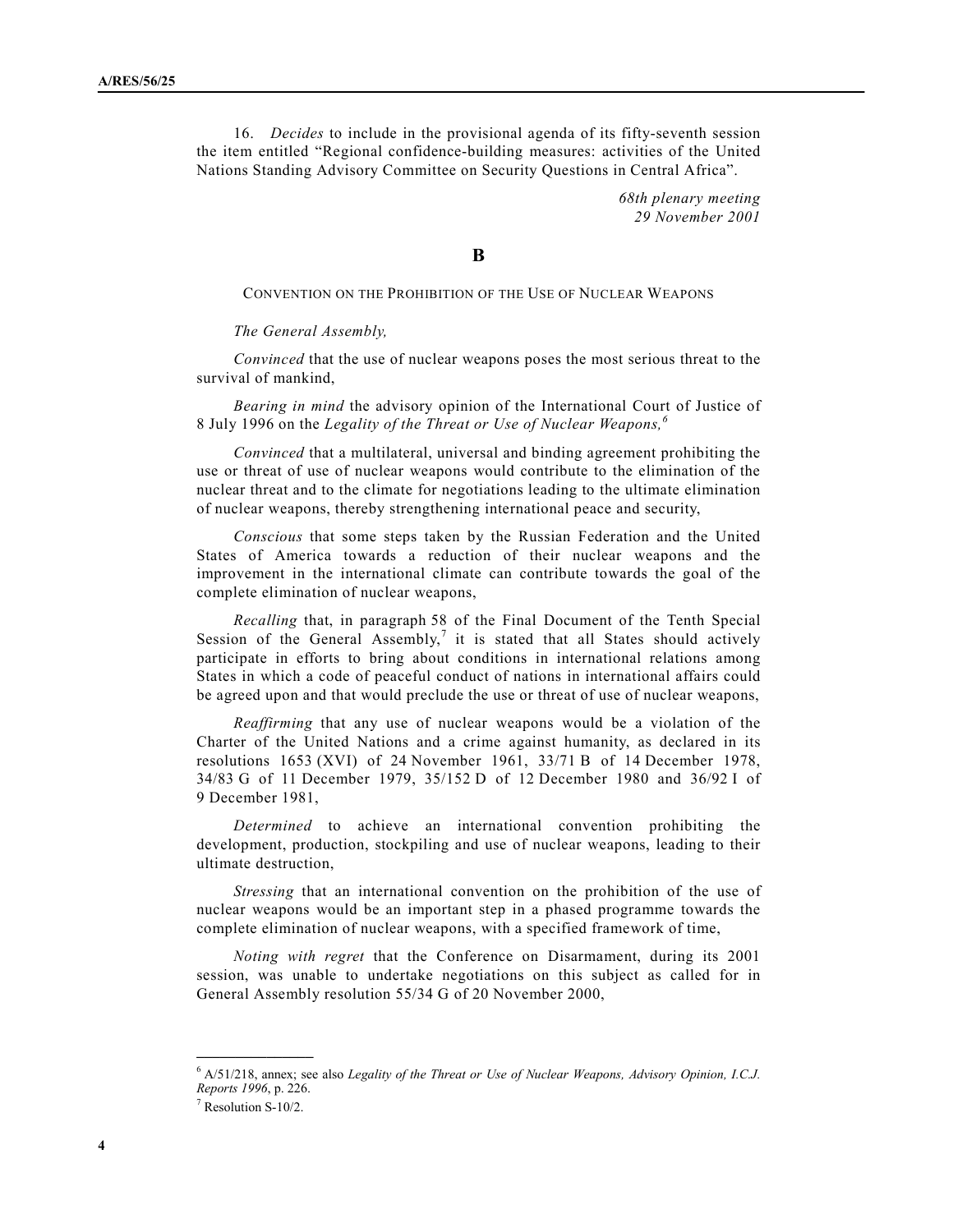1. *Reiterates its request* to the Conference on Disarmament to commence negotiations in order to reach agreement on an international convention prohibiting the use or threat of use of nuclear weapons under any circumstances;

2. *Requests* the Conference on Disarmament to report to the General Assembly on the results of those negotiations.

> *68th plenary meeting 29 November 2001*

### **C**

#### UNITED NATIONS REGIONAL CENTRES FOR PEACE AND DISARMAMENT

#### *The General Assembly*,

*Recalling* its resolution 55/34 F of 20 November 2000 regarding the maintenance and revitalization of the three United Nations regional centres for peace and disarmament,

*Recalling also* the reports of the Secretary-General on the United Nations Regional Centre for Peace and Disarmament in Africa,<sup>8</sup> the United Nations Regional Centre for Peace and Disarmament in Asia and the Pacific<sup>9</sup> and the United Nations Regional Centre for Peace, Disarmament and Development in Latin America and the Caribbean, $10$ 

*Reaffirming* its decision, taken in 1982 at its twelfth special session, to establish the United Nations Disarmament Information Programme, the purpose of which is to inform, educate and generate public understanding and support for the objectives of the United Nations in the field of arms control and disarmament,<sup>11</sup>

*Bearing in mind* its resolutions 40/151 G of 16 December 1985, 41/60 J of 3 December 1986, 42/39 D of 30 November 1987 and 44/117 F of 15 December 1989 on the regional centres for peace and disarmament in Nepal, Peru and Togo,

*Recognizing* that the changes that have taken place in the world have created new opportunities as well as posed new challenges for the pursuit of disarmament and, in this regard, bearing in mind that the regional centres for peace and disarmament can contribute substantially to understanding and cooperation among States in each particular region in the areas of peace, disarmament and development,

*Noting* that in paragraph 146 of the Final Document of the Twelfth Conference of Heads of State or Government of the Non-Aligned Countries, held at Durban, South Africa, from 29 August to 3 September 1998, the heads of State or Government welcomed the decision adopted by the General Assembly on

 $8 A/56/137.$ 

 $9$  A/56/266.

 $10 A/56/154.$ 

<sup>&</sup>lt;sup>11</sup> See *Official Records of the General Assembly, Twelfth Special Session, Plenary Meetings, lst meeting,* paras. 110 and 111.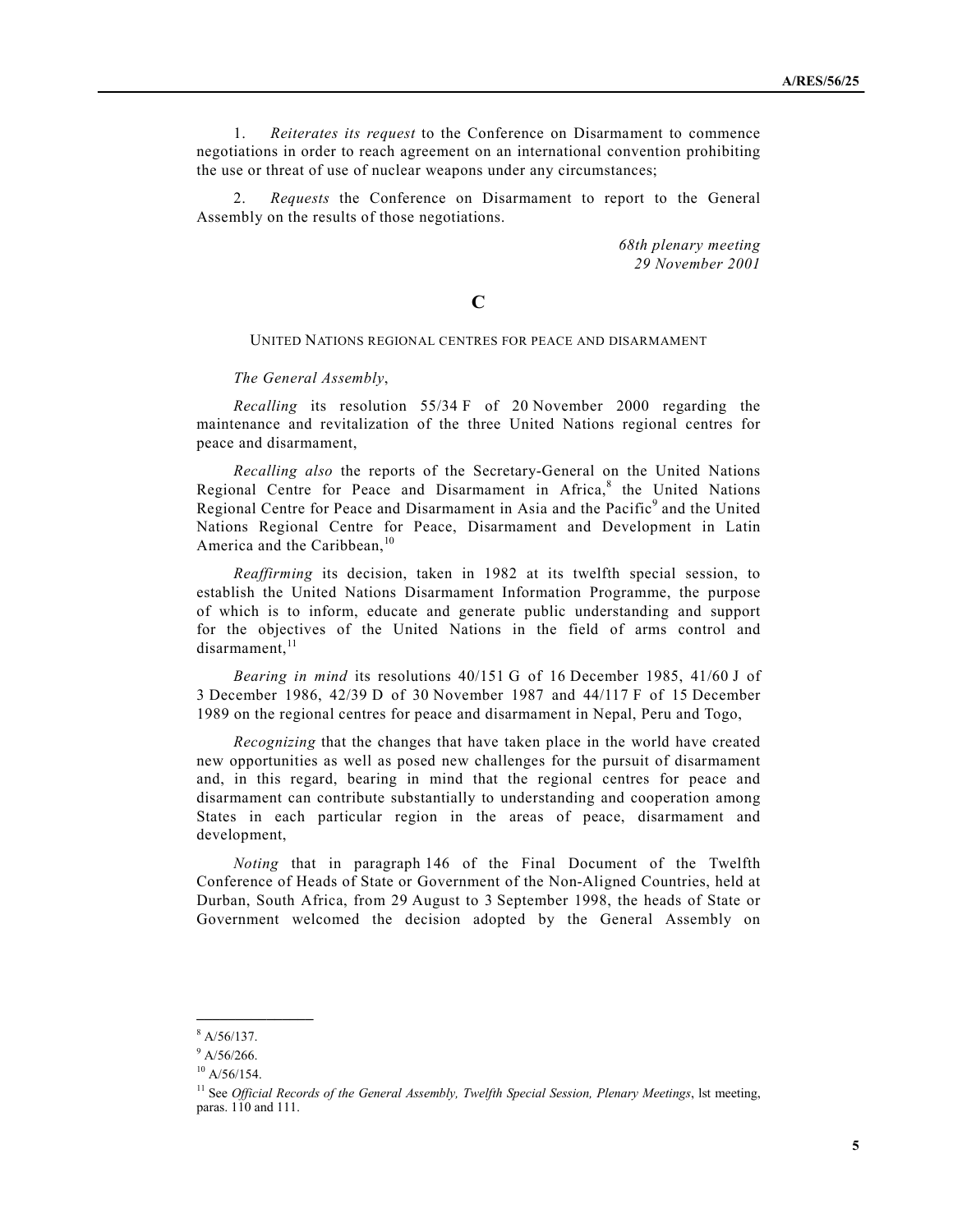maintaining and revitalizing the three regional centres for peace and disarmament in Nepal, Peru and  $Togo, <sup>12</sup>$ 

1. *Reiterates* the importance of the United Nations activities at the regional level to increase the stability and security of its Member States, which could be promoted in a substantive manner by the maintenance and revitalization of the three regional centres for peace and disarmament;

2. *Reaffirms* that, in order to achieve positive results, it is useful for the three regional centres to carry out dissemination and educational programmes that promote regional peace and security aimed at changing basic attitudes with respect to peace and security and disarmament so as to support the achievement of the principles and purposes of the United Nations;

3. *Appeals* to Member States in each region and those that are able to do so, as well as to international governmental and non-governmental organizations and foundations, to make voluntary contributions to the regional centres in their respective regions to strengthen their programmes of activities and implementation;

4. *Requests* the Secretary-General to provide all necessary support, within existing resources, to the regional centres in carrying out their programmes of activities;

5. *Decides* to include in the provisional agenda of its fifty-seventh session the item entitled "United Nations regional centres for peace and disarmament".

> *68th plenary meeting 29 November 2001*

## **D**

UNITED NATIONS REGIONAL CENTRE FOR PEACE AND DISARMAMENT IN AFRICA

#### *The General Assembly*,

*Mindful* of the provisions of Article 11, paragraph 1, of the Charter of the United Nations stipulating that a function of the General Assembly is to consider the general principles of cooperation in the maintenance of international peace and security, including the principles governing disarmament and arms limitation,

*Recalling* its resolutions 40/151 G of 16 December 1985, 41/60 D of 3 December 1986, 42/39 J of 30 November 1987 and 43/76 D of 7 December 1988 on the United Nations Regional Centre for Peace and Disarmament in Africa, and its resolutions 46/36 F of 6 December 1991 and 47/52 G of 9 December 1992 on regional disarmament, including confidence-building measures,

*Recalling also* its resolutions 48/76 E of 16 December 1993, 49/76 D of 15 December 1994, 50/71 C of 12 December 1995, 51/46 E of 10 December 1996, 52/220 of 22 December 1997, 53/78 C of 4 December 1998, 54/55 B of 1 December 1999 and 55/34 D of 20 November 2000,

*Aware* of the widespread support for the revitalization of the Regional Centre and the important role that the Centre can play in the present context in promoting

<sup>12</sup> A/53/667-S/1998/1071, annex I.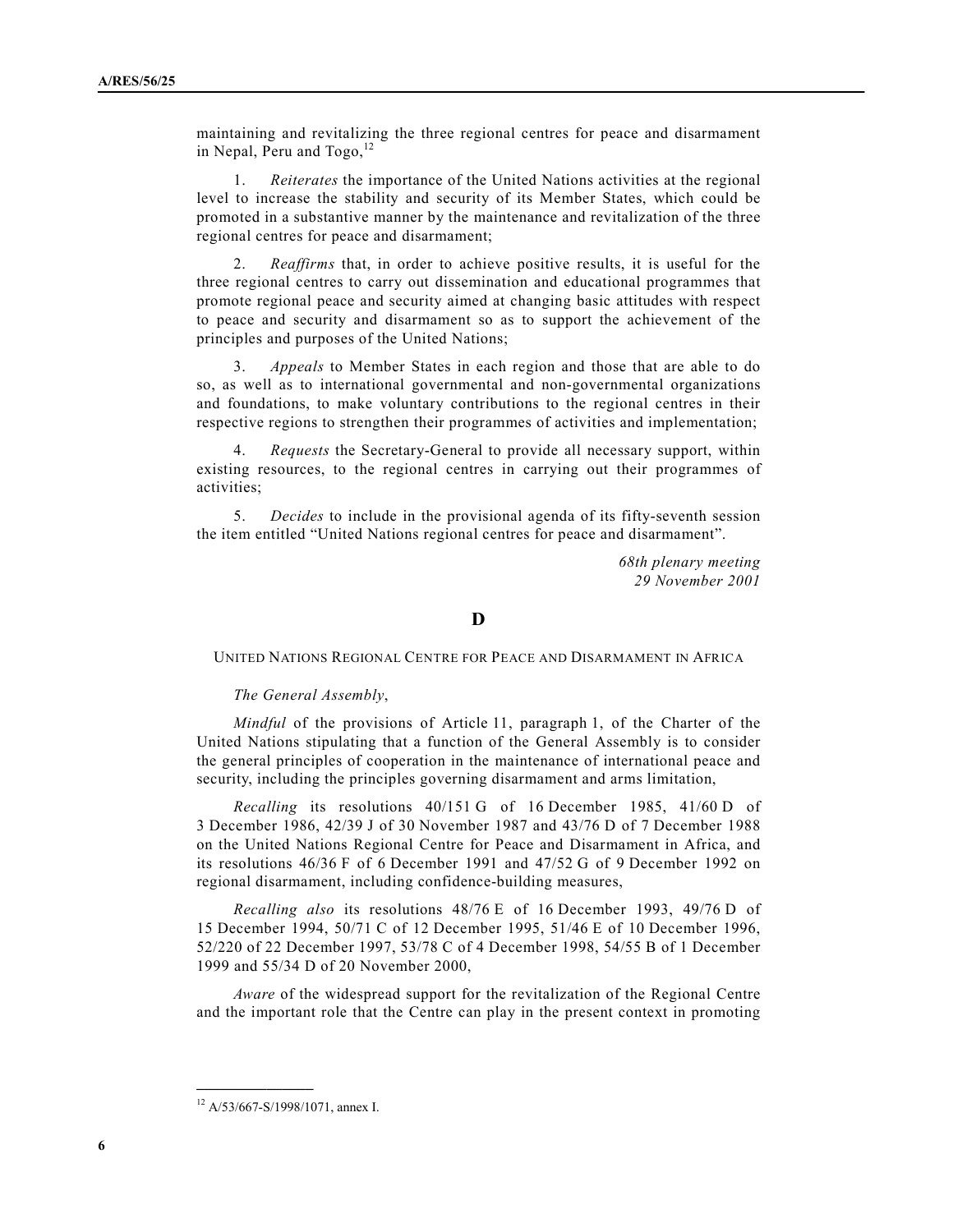confidence-building and arms-limitation measures at the regional level, thereby promoting progress in the area of sustainable development,

*Taking into account* the report of the Secretary-General on the causes of conflict and the promotion of durable peace and sustainable development in Africa. $4$ 

*Bearing in mind* the efforts undertaken in the framework of the revitalization of the activities of the Regional Centre for the mobilization of the resources necessary for its operational costs,

*Taking into account* the need to establish close cooperation between the Regional Centre and the Mechanism for Conflict Prevention, Management and Resolution of the Organization of African Unity, in conformity with the relevant decision adopted by the Assembly of Heads of State and Government of the Organization of African Unity at its thirty-fifth ordinary session, held at Algiers from 12 to 14 July 1999,  $13$ 

*Welcoming* the adoption by the United Nations Conference on the Illicit Trade in Small Arms and Light Weapons in All Its Aspects, held in New York from 9 to 20 July 2001, of the Programme of Action to Prevent, Combat and Eradicate the Illicit Trade in Small Arms and Light Weapons in All Its Aspects, $14$  and emphasizing the need for the appropriate implementation of the Programme of Action by all States,

1. *Takes note* of the report of the Secretary-General,<sup>8</sup> and commends the activities which the United Nations Regional Centre for Peace and Disarmament in Africa is continuing to carry out, in particular in support of the efforts made by the African States in the areas of peace and security;

2. *Reaffirms* its strong support for the revitalization of the Regional Centre, and emphasizes the need to provide it with the necessary resources to enable it to strengthen its activities and carry out its programmes;

3. *Appeals once again* to all States, as well as to international governmental and non-governmental organizations and the foundations, to make voluntary contributions in order to strengthen the programmes and activities of the Regional Centre and facilitate their implementation;

4. *Request*s the Secretary-General to continue to provide the necessary support to the Regional Centre for better achievements and results;

5. *Also requests* the Secretary-General to facilitate the establishment of close cooperation between the Regional Centre and the Organization of African Unity, in particular in the area of peace, security and development, and to continue to assist the Director of the Regional Centre in his efforts to stabilize the financial situation of the Centre and revitalize its activities;

6. *Appeals in particular* to the Regional Centre, in cooperation with the Organization of African Unity, regional and subregional organizations and the African States, to take steps to promote the consistent implementation of the Programme of Action to Prevent, Combat and Eradicate the Illicit Trade in Small Arms and Light Weapons in All Its Aspects:<sup>14</sup>

<sup>13</sup> A/54/424, annex II, decision AHG/Dec. 138 (XXXV).

<sup>14</sup> See *Report of the United Nations Conference on the Illicit Trade in Small Arms and Light Weapons in All Its Aspects, New York, 9-20 July 2001* (A/CONF.192/15), para. 24.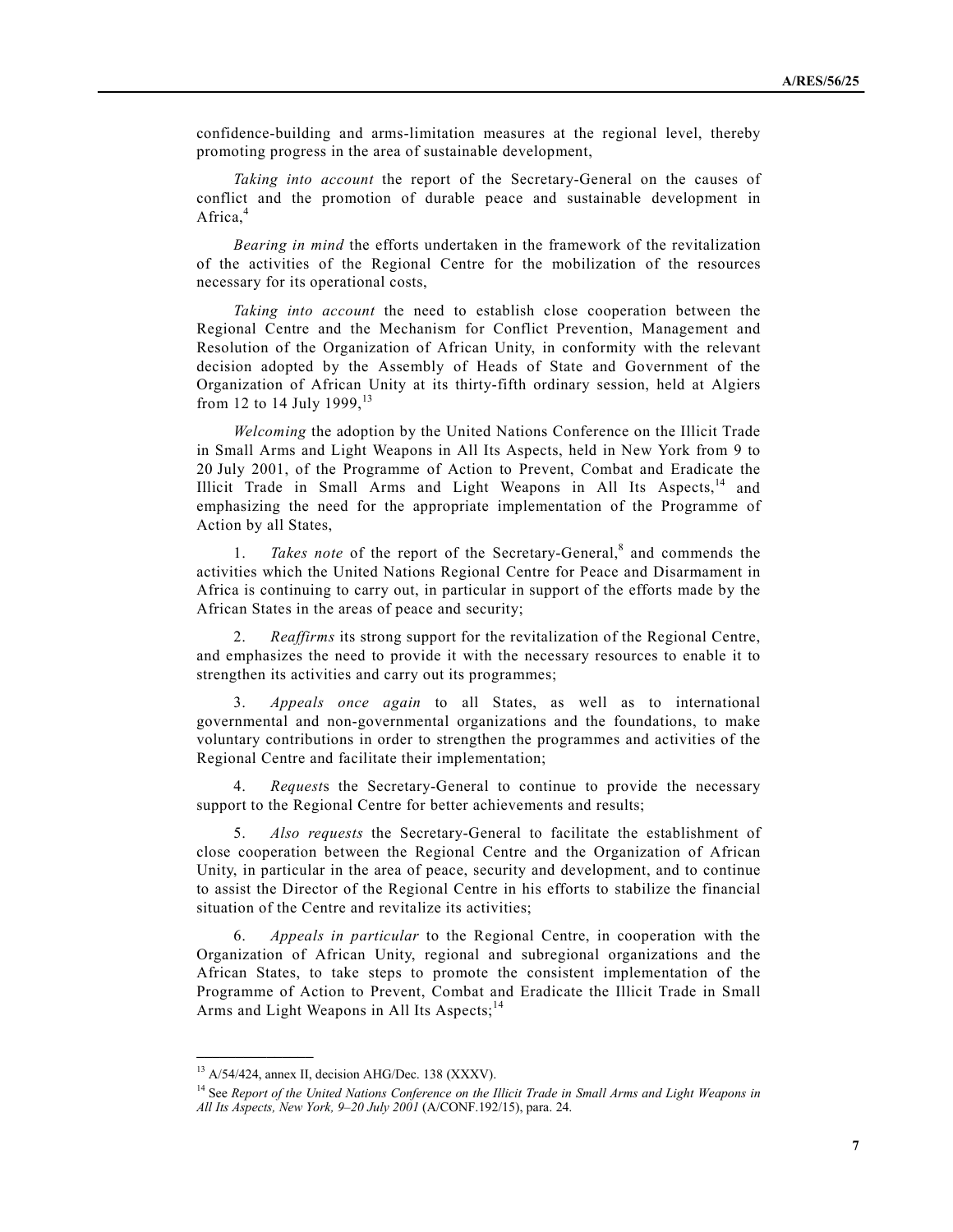7. *Requests* the Secretary-General to report to the General Assembly at its fifty-seventh session on the implementation of the present resolution;

8. *Decides* to include in the provisional agenda of its fifty-seventh session the item entitled "United Nations Regional Centre for Peace and Disarmament in Africa".

> *68th plenary meeting 29 November 2001*

#### **E**

#### UNITED NATIONS REGIONAL CENTRE FOR PEACE, DISARMAMENT AND DEVELOPMENT IN LATIN AMERICA AND THE CARIBBEAN

#### *The General Assembly*,

*Recalling* its resolutions 41/60 J of 3 December 1986, 42/39 K of 30 November 1987 and 43/76 H of 7 December 1988 on the United Nations Regional Centre for Peace, Disarmament and Development in Latin America and the Caribbean, with headquarters in Lima,

*Recalling also* its resolutions 46/37 F of 9 December 1991, 48/76 E of 16 December 1993, 49/76 D of 15 December 1994, 50/71 C of 12 December 1995, 52/220 of 22 December 1997, 53/78 F of 4 December 1998, 54/55 F of 1 December 1999 and 55/34 E of 20 November 2000,

*Underlining* the revitalization of the Regional Centre, the efforts made by the Government of Peru to that end and the appointment of the Director of the Centre by the Secretary-General,

*Welcoming* the report of the Secretary-General,<sup>10</sup> which concludes that the Regional Centre has launched projects aimed at furthering the understanding of the relationship between security and development, enhanced the role of the United Nations as a regional catalyst for activities on peace and disarmament and acted as a politically neutral platform for discussions on security and development issues,

*Noting* the agreement between the Regional Centre and the Inter-American Drug Abuse Control Commission<sup>15</sup> to strengthen their cooperation with respect to their mutual interest in reducing firearms trafficking and related activities among States under their respective mandates, as well as to strengthen the capacity of those countries to deal with those problems,

*Noting also* that security and disarmament issues have always been recognized as significant topics in Latin America and the Caribbean, the first inhabited region in the world to be declared a nuclear-weapon-free zone,

*Bearing in mind* the important role that the Regional Centre can play in promoting confidence-building measures, arms control and limitation, disarmament and development at the regional level,

<sup>&</sup>lt;sup>15</sup> Memorandum of understanding dated 26 January 2001 between the United Nations and the Organization of American States on cooperation in respect of measures to reduce illegal trafficking in firearms, their parts and components and ammunition and other related matters.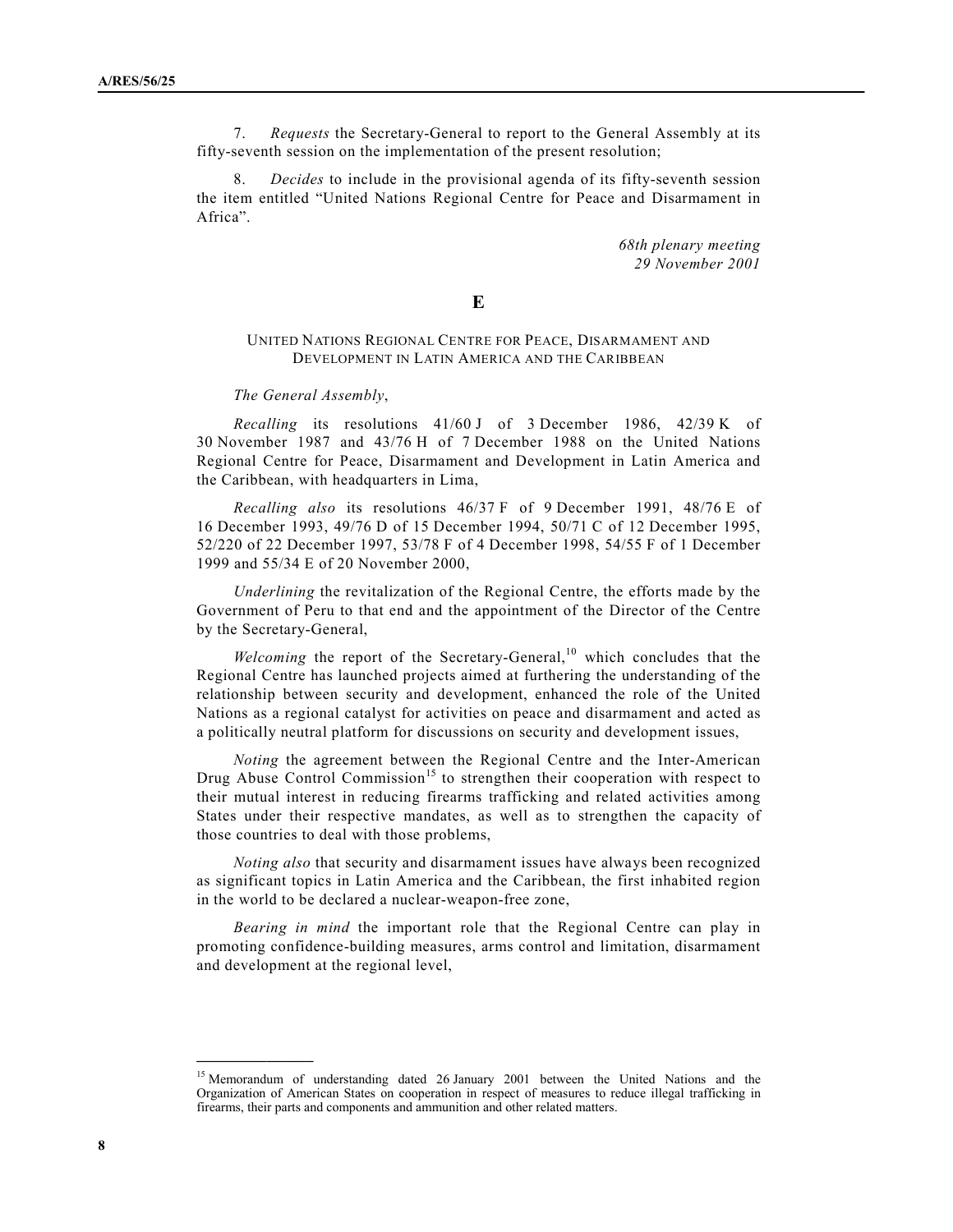*Also bearing in mind* the importance of information, research, education and training for peace, disarmament and development in order to achieve understanding and cooperation among States,

*Recognizing* the need to provide the three United Nations regional centres for peace and disarmament with sufficient financial resources for the planning and implementation of their programmes of activities,

1. *Reiterates* its strong support for the role of the United Nations Regional Centre for Peace, Disarmament and Development in Latin America and the Caribbean in the promotion of United Nations activities at the regional level to strengthen peace, stability, security and development among its member States;

2. *Expresses its satisfaction* and congratulates the Regional Centre for the vast range of activities carried out last year;

3. *Encourages* the Regional Centre to continue to provide assistance for the States of the region in all issues related to disarmament, including the effective implementation of the Programme of Action to Prevent, Combat and Eradicate the Illicit Trade in Small Arms and Light Weapons in All Its Aspects<sup>14</sup> and, in this connection, welcomes the holding of a regional seminar in Santiago, from 19 to 21 November 2001;

4. *Expresses its appreciation* for the political support and financial contributions to the Regional Centre, which are essential for its continued operation;

5. *Invites* all States of the region to take part in the activities of the Regional Centre, proposing items for inclusion in its agenda, making greater and better use of the Centre's potential to meet the current challenges facing the international community and with a view to fulfilling the aims of the Charter of the United Nations in the fields of peace, disarmament and development;

6. *Welcomes* the report of the Secretary-General on the relationship between disarmament and development,<sup>16</sup> and supports the role that the Regional Centre plays to promote those issues in the region in pursuit of its mandate to promote economic and social development related to peace and disarmament;

7. *Appeals* to Member States, in particular the States of the Latin American and Caribbean region, and to international governmental and non-governmental organizations and to foundations, to make voluntary contributions to strengthen the Regional Centre, its programme of activities and the implementation thereof;

8. *Requests* the Secretary-General to provide the Regional Centre with all necessary support, within existing resources, so that it may carry out its programme of activities in accordance with its mandate;

9. *Also requests* the Secretary-General to report to the General Assembly at its fifty-seventh session on the implementation of the present resolution;

10. *Decides* to include in the provisional agenda of its fifty-seventh session the item entitled "United Nations Regional Centre for Peace, Disarmament and Development in Latin America and the Caribbean".

> *68th plenary meeting 29 November 2001*

 $16$  A/56/183.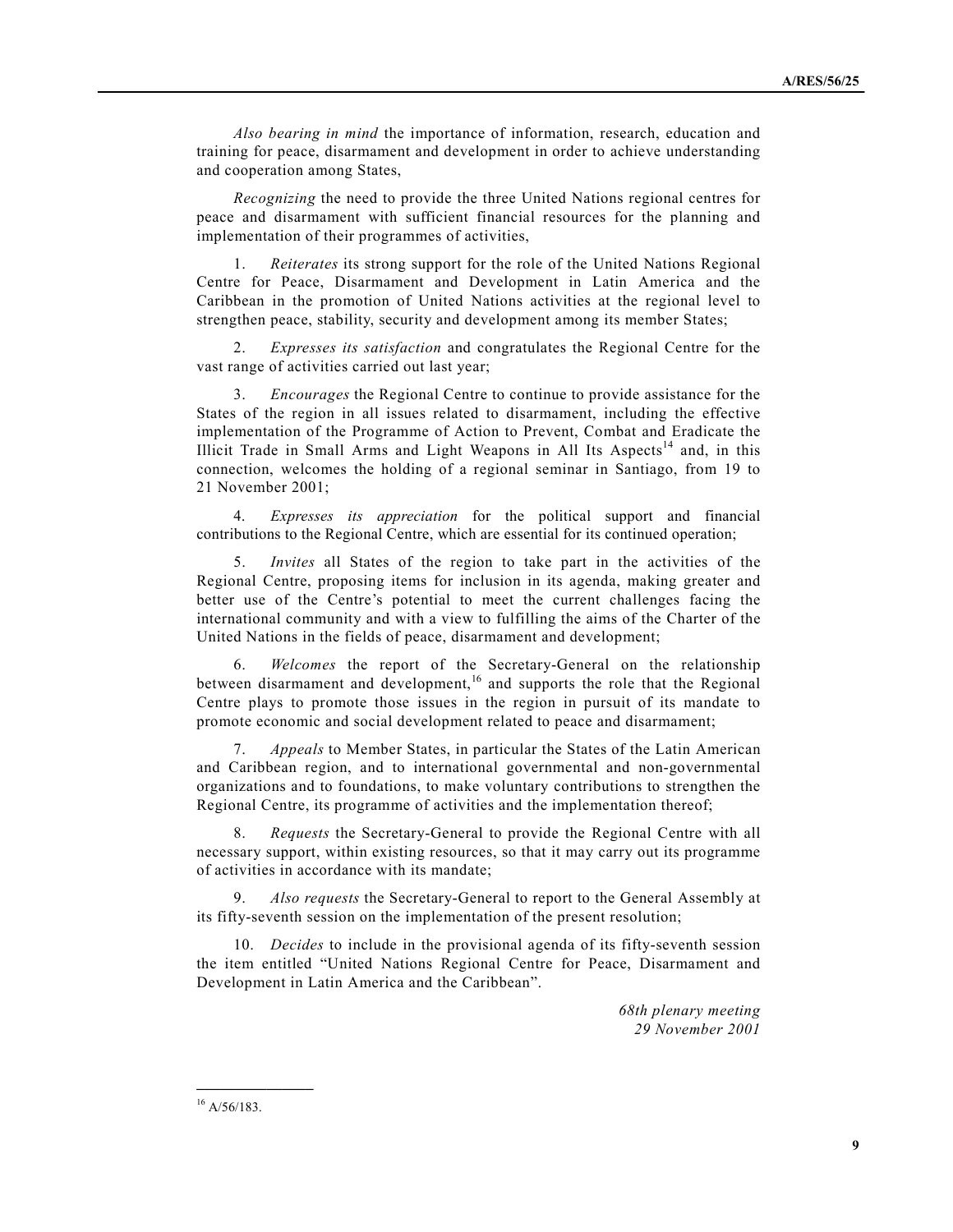## UNITED NATIONS REGIONAL CENTRE FOR PEACE AND DISARMAMENT IN ASIA AND THE PACIFIC

#### *The General Assembly,*

*Recalling* its resolutions 42/39 D of 30 November 1987 and 44/117 F of 15 December 1989, by which it established the United Nations Regional Centre for Peace and Disarmament in Asia and renamed it the United Nations Regional Centre for Peace and Disarmament in Asia and the Pacific, with headquarters in Kathmandu and with the mandate of providing, on request, substantive support for the initiatives and other activities mutually agreed upon by the Member States of the Asia-Pacific region for the implementation of measures for peace and disarmament, through appropriate utilization of available resources,

Welcoming the report of the Secretary-General,<sup>9</sup> in which he expresses his belief that the mandate of the Regional Centre remains valid and that the Centre could be a useful instrument for fostering a climate of cooperation in the post-coldwar era,

*Noting* that trends in the post-cold-war era have emphasized the function of the Regional Centre in assisting Member States as they deal with new security concerns and disarmament issues emerging in the region,

*Commending* the useful activities carried out by the Regional Centre in encouraging regional and subregional dialogue for the enhancement of openness, transparency and confidence-building, as well as the promotion of disarmament and security through the organization of regional meetings, which has come to be widely known within the Asia-Pacific region as the "Kathmandu process",

*Expressing its appreciation* to the Regional Centre for its organization of the thirteenth regional disarmament meeting in Asia and the Pacific, held at Kathmandu from 9 to 11 March 2001, the United Nations regional disarmament meeting on the theme "A Pacific Way to Disarmament", held at Wellington from 27 to 30 March 2001, and the meeting of the United Nations Conference on Disarmament Issues on the theme "The Asia-Pacific region: evolution of the scope of security and disarmament in the twenty-first century", held at Kanazawa, Japan, from 28 to 31 August 2001,

*Welcoming* the idea of the possible creation of an educational and training programme for peace and disarmament in Asia and the Pacific for young people with different backgrounds, to be financed from voluntary contributions,

*Noting* the important role of the Regional Centre in assisting region-specific initiatives of Member States, including its assistance in the work related to the establishment of a nuclear-weapon-free zone in Central Asia, as well as to Mongoliaís international security and nuclear-weapon-free status, including the organization of a United Nations-sponsored non-governmental expert group meeting on the theme "Ways and means of strengthening Mongolia's international security and nuclear-weapon-free status", held at Sapporo, Japan, on 5 and 6 September 2001,

*Appreciating highly* the important role that Nepal has played as the host nation of the headquarters of the Regional Centre,